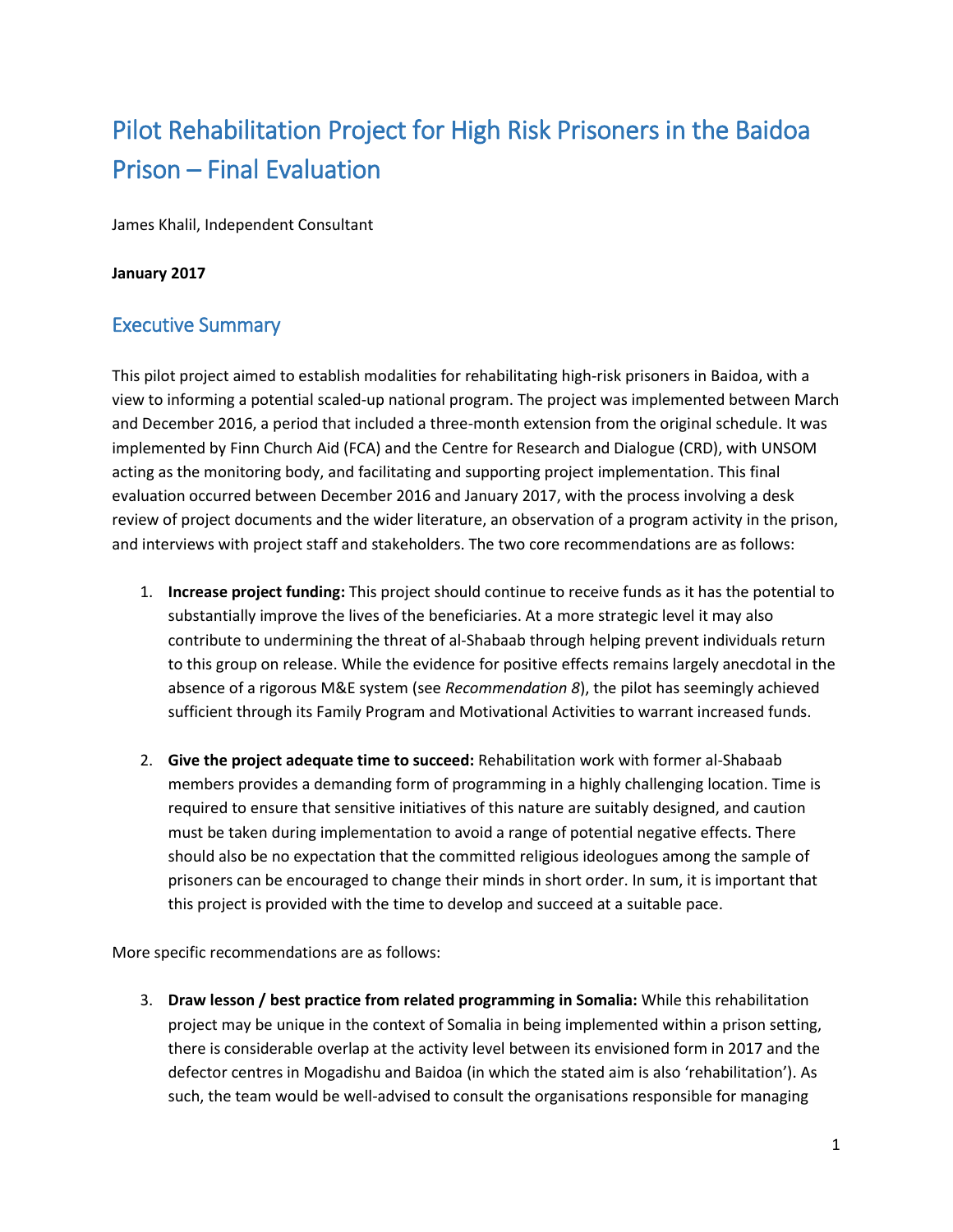these centres, seeking to draw from their lessons and practice. The one in the capital has a substantial budget that allows it to employ a broad staff of international experts with a diverse range of specialist knowledge and expertise, and these consultants are tasked with designing and overseeing education and vocational education training (VET) provisions, civic and religious education initiatives, personal development training, psychosocial support, and so on.<sup>1</sup> Based on such similarities, there is also a strong case that representatives of the prison project team should periodically attend the National Program for Defectors working group sessions.<sup>2</sup>

- 4. **Continue improving prison conditions and guard capacity**: Inadequate conditions (including in relation to security against attack) and guard capacity has the potential to undermine rehabilitation efforts. As such, the project should continue to invest in improvements in the prison, and pursue relevant agencies to also make necessary changes that are beyond the mandate of the project. The team should also continue to ensure that the non-Shabaab prisoners also experience benefits to avoid provoking their hostility, which in turn may undermine the functioning or security of the prisons.
- 5. **Continue pursuing a gradual / sequential approach:** Numerous candidate rehabilitation and reintegration-support activities may be initiated over the coming months, including education, VET, civic and religious training, personal development training and psychosocial support. Rather than initiate these activities simultaneously, the project team should continue to adopt the gradual / sequential approach applied in 2016. This would involve prioritizing these elements in relation to the extent to which they are expected to deliver positive effects, their relative cost, and so on.
- 6. **Improve case file data management:** The project already collects a considerable amount of data on each prisoner, and this will only increase as additional activities are added (as outlined in *Section 7*). The project team should consider employing a Data Manager based in the FCA Baidoa office to be responsible for this information (among other tasks). The team should also consider establishing a more sophisticated data system that could apply, for instance, (a) tailored data entry screens that reduce data entry errors, (b) stratified levels of access to the database (i.e. in terms of inputting and viewing data), and (c) 'firewalls' to assure confidentiality over sensitive information. In the first instance, this would likely require consultations with a data management expert to provide guidance on appropriate systems.<sup>3</sup>

 $1$  Of course, it is important not to overlook the contextual differences between the prison and defector settings, and the impact that such difference have on the modalities of the activities.

<sup>&</sup>lt;sup>2</sup> Beyond these defector centres, the project team should also seek to draw lessons from other programs with high risk prisoners in Somalia.

<sup>&</sup>lt;sup>3</sup> There is a strong case for integrating the case file system with that of the prison more broadly. There is also an argument that case files in their entirety (i.e. including the project data) should be maintained by the prison staff, although perhaps on balance the benefits of encouraging prison 'ownership' may be outweighed by the risks associated with losing control over critical project data.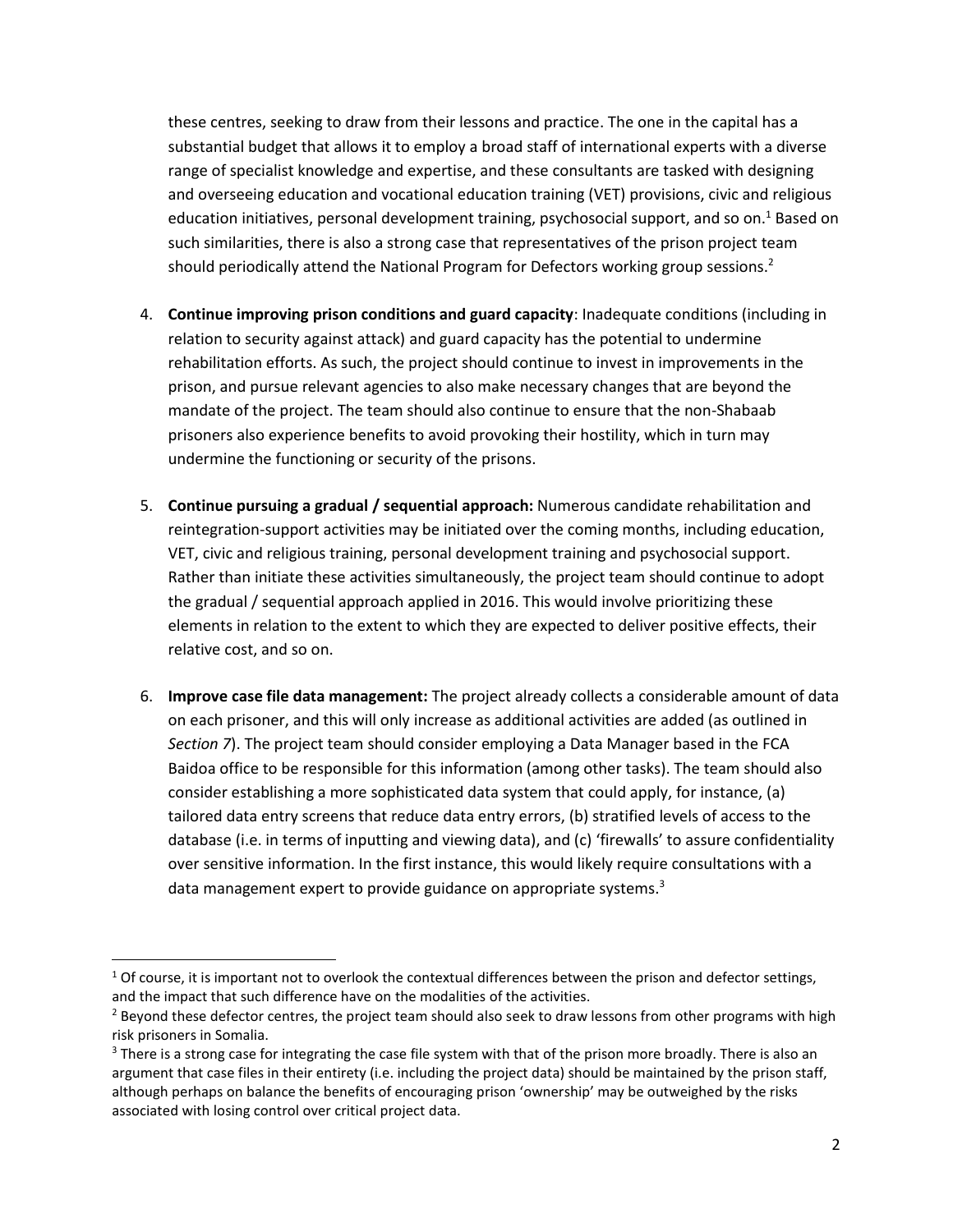- 7. **Draw on specialist expertise:** Many activities planned for this project in 2017 require skills and knowledge beyond the expertise of the Rehabilitation Team, and it is recommended that specialist input is sought. For instance, the candidate civic and religious education element would benefit from input from an individual with a knowledge of Somalia, and expertise in Islam, counter-messaging, and basic pedagogical skills. Similarly, the psychosocial / mental health support should be designed by a trained expert in the field, with a detailed knowledge of best practice in the Somali context. The potential VET component should also receive input from a livelihoods expert with a background in the region. Given the financial constraints of the project, it may be possible to gain some of this input by contracting short-term or part-time consultants, rather than employing full-time project staff.
- 8. **Adopt a rigorous M&E system:** While the theme of M&E is not specifically discussed within this report,<sup>4</sup> it is recommended that the team adopt a formal M&E system. There are various limitations with the existing system, of which perhaps the most notable is that the Outcome and Outputs are articulated as activities, rather than effects. Adopting a rigorous M&E framework with associated indicators will enable the team to demonstrate the extent to which they have achieved their desired effects, and help pinpoint problematic areas in need of attention. Of course, this system must also be designed in a manner to not overburden the team with data collection.

<sup>4</sup> See, instead, the *M&E Guidance Note*.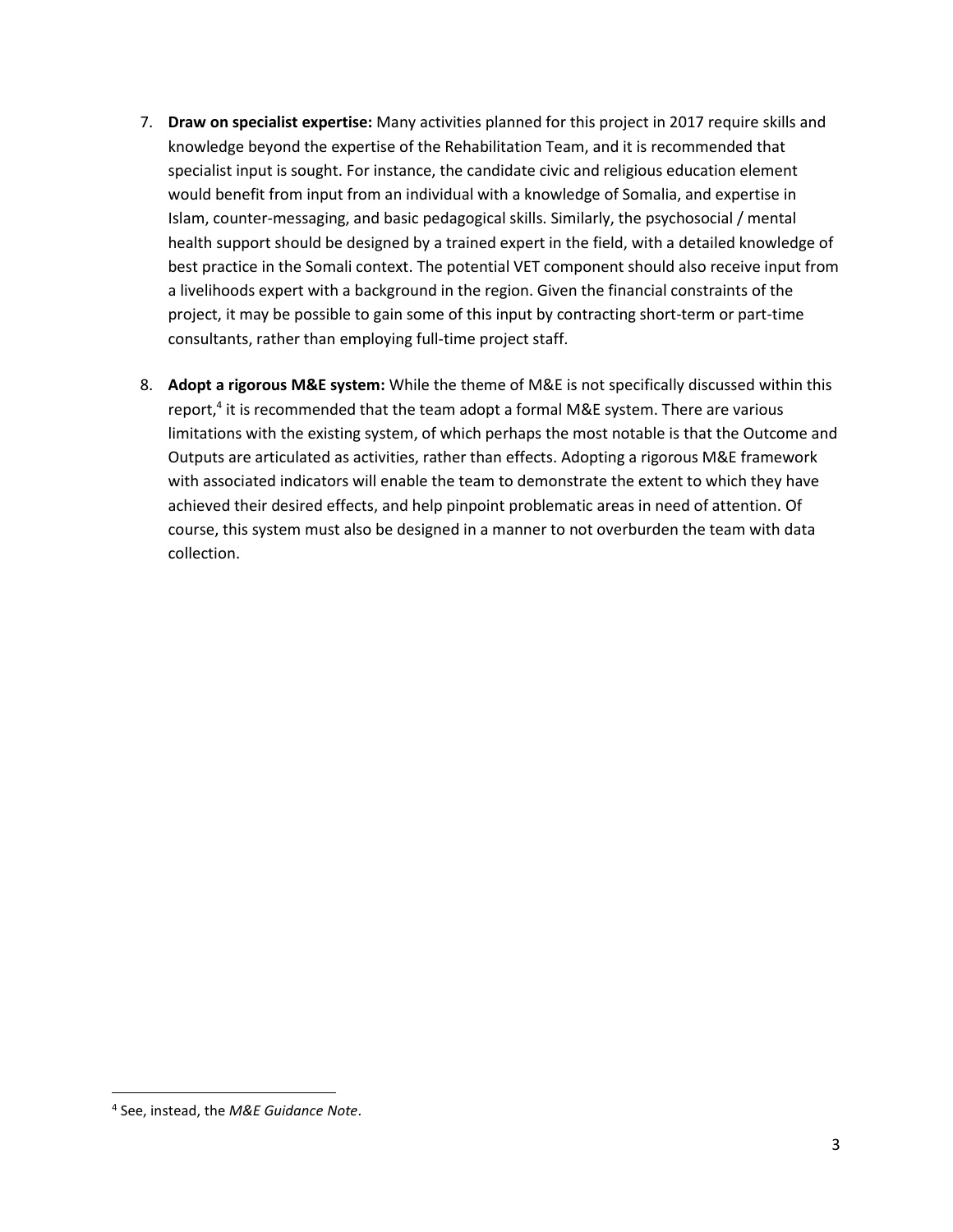### 1. Introduction

This assessment is not intended to be an Outcome Evaluation with a focus on standard evaluation criteria such as Effectiveness, Efficiency and Sustainability. Firstly, this is because the project Outcome and Outputs were poorly articulated (as sequential activities, rather than desired effects). As such, the project only had an imprecise idea of what it intended to accomplish, thus obfuscating any assessments of achievement. Secondly, the project has yet to develop a rigorous data system that can be utilized for the purposes of such an assessment. It must be recalled that this project was a pilot, and these two limitations are perhaps unsurprising in this light.

Neither is this assessment intended to be a Process Evaluation, focussing principally on *how* project activities were undertaken – although this is *de facto* the aim in *Sections 7* and *8* that sequentially focus on case file data and staffing. This is because at this stage 'bigger' questions remain about project design, particularly relating to the candidate additional elements (education, VET, civic and peace education, psychosocial support, and so on) that may be incorporated in 2017. Put another way, in a general sense this report aims to deliver greater value-added by focussing on how the project may achieve its desired (but, still undefined) effects in the future.

The reader is requested to consult other project documents for additional information about the intervention and the wider context of Baidoa. This evaluation was undertaken by a single consultant over approximately ten days,<sup>5</sup> and such matters are beyond the scope of this report on this basis. On this same grounds, it is not possible to provide detailed descriptions of the evaluation purpose, methodology, timeframe, budget, and so on, as is sometimes requested from such documents. The evaluation occurred between December 2016 and January 2017, and the process involved:

- A desk review of project documents and the wider literature
- An observation of the Motivational Activities in the prison
- Interviews with project staff and the wider group of stakeholders (see *Annex A*)

This report is subdivided into seven further sections, sequentially focussing on prison conditions and guard capacity, the Family Program, Motivational Activities, additional rehabilitation elements, reintegration support, case file management, and project staffing.

### 2. Prison Conditions and Guard Capacity

l

It is regularly observed that prison-based projects that aim to rehabilitate violent extremist prisoners must consider the wider prison conditions and staff capabilities. Improvements should be made not only on human rights grounds, but also as they help create circumstances in which phenomenon of violent

<sup>5</sup> The consultant was contracted for a total of twenty days, but was concurrently tasked with delivering a *Research Report* from data generated during the Assessment Phase of the project, and an *M&E Guidance Note*.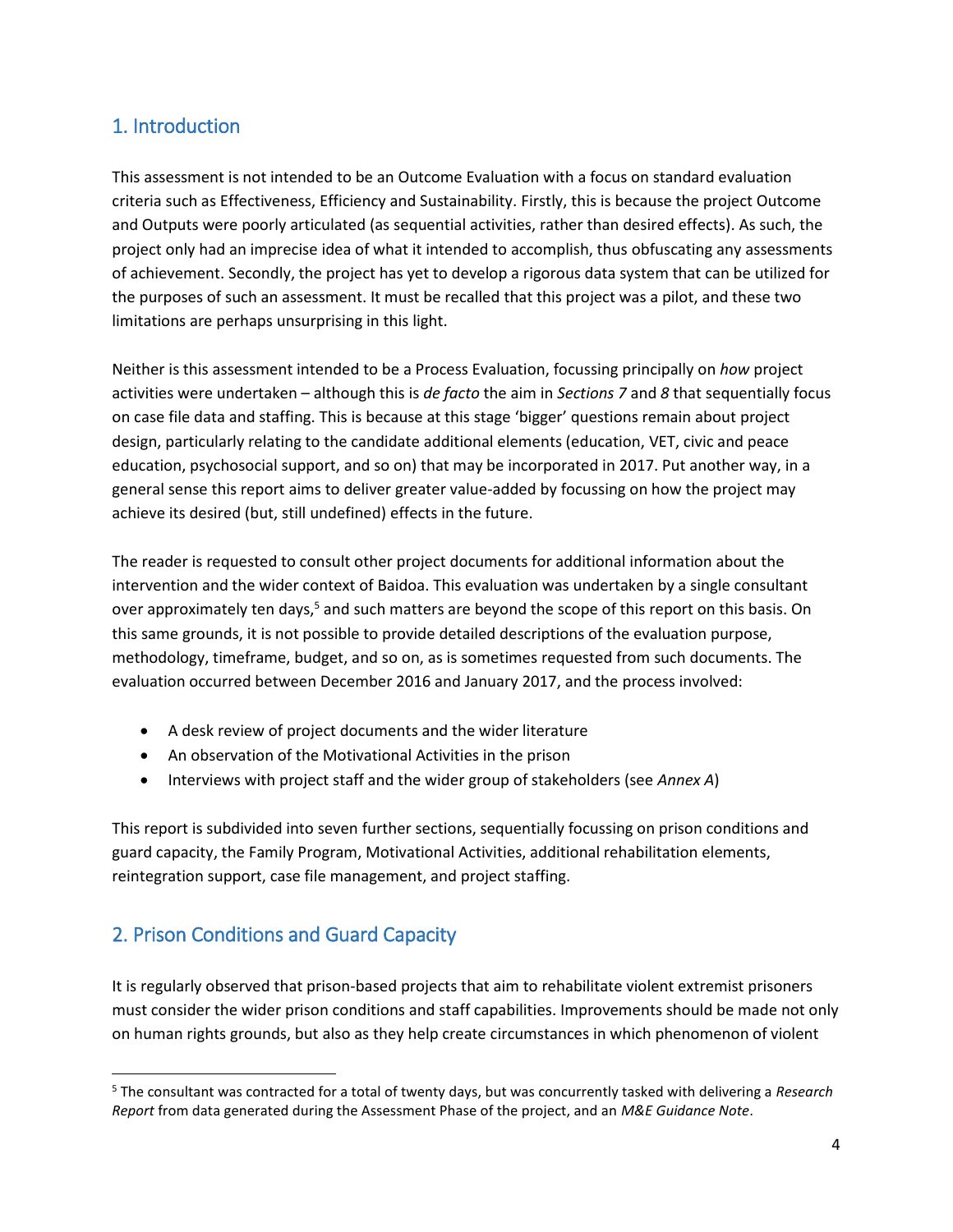extremism may best be countered.<sup>6</sup> The project team certainly recognises the need for improvements in the Baidoa facility, as was apparent from the project documents, and through discussions with the core team.<sup>7</sup> Key contributions to the prison from the project to date have included:<sup>8</sup>

- Goats to feed all prisoners (i.e. former al-Shabaab and other) and the prison guards.
- **•** Hescos to enhance prison perimeter security.
- Training to the guards, covering themes such as basic prison management, handling of violent extremist offenders, and human rights.

Substantial issues remain, for instance, regarding the adequacy of the living spaces, nutritional provisions, healthcare, and so on. Continued security issues relate to insufficiencies in terms of weapons to defend against attacks, the lack of guard towers, the lack of uniforms to distinguish between guards and prisoners, and so on. While al-Shabaab's current ability to mount attacks in Baidoa seems limited, it should be recognised that their desire to target the prison will only increase if the rehabilitation project develops a reputation for success. Of course, many or most of these issues are beyond the mandate of the rehabilitation project.<sup>9</sup>

To complicate matters further, there is seemingly a threat that the benefits received by the former al-Shabaab prisoners may provoke hostility the others – which in turn may undermine the functioning or security of the prisons. While the Prison Commander downplayed his concerns about this issue, the project team highlighted their apprehensions over such possible negative effects. Indeed, the provision of goats to the entire prison population was specifically designed to address this threat.

Moving forward, the project team intend to treat improvement in prison conditions and staffing as a specific Outcome (or 'Result') within their Results Framework – this is certainly the correct decision as it will help ensure that this theme receives adequate attention. As reported by the project team, immediate 'quick wins' may include providing mosquito nets, bedding, sanitary kits, and sports footwear for all prisoners. Project documents also suggest that bunk beds, a family reception area, a library and guard uniforms are also under consideration.<sup>10</sup> The team also repeatedly highlighted that it will continue to pursue the relevant agencies to make the necessary improvements that are beyond the mandate of their project.

<sup>6</sup> See, for instance, UNODC, *Handbook on the Management of Violent Extremist Prisoners*, p.2. For a wider account of prison conditions, see UNODC, *The United Nations Standard Minimum Rules for the Treatment of Prisoners (the Nelson Mandela Rules).* 

<sup>7</sup> See, for instance, *Current Status and Recommendations for the Baidoa Prison Project (November)*, p.5

<sup>&</sup>lt;sup>8</sup> Other provisions relating directly to specific program activities are discussed below.

<sup>&</sup>lt;sup>9</sup> The project team report that sanitary, health and water issues are within the mandate of ICRC, and that this body does provide, for instance, medicine, trainings with staff and prisoners on hygiene, and so on. The team reached out to ICRC, as well as WHO and UNSOM, for additional support to improve the environment, but no additional resources were allocated.

<sup>10</sup> See, *Monthly Reporting Update (November)*, p.4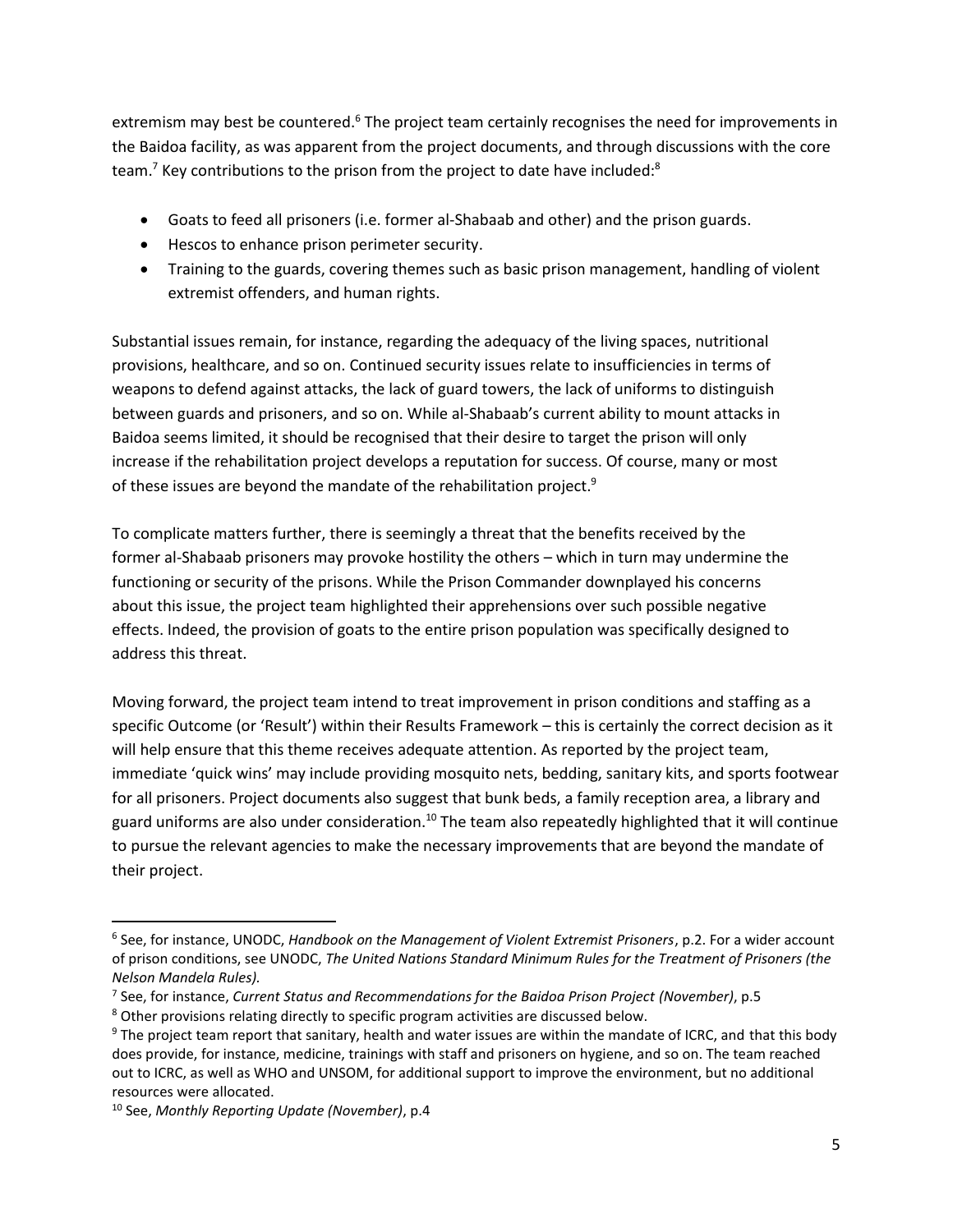### 3. Family Programme

It is widely accepted that linkages to the family are important in rehabilitation projects of this nature, and this coincided with findings delivered by the research for this project.<sup>11</sup> As observed by UNODC:

Consideration should also be given to the integration of family members and significant others into disengagement interventions. Families can play an integral role in the success of disengagement interventions and are particularly instrumental after release in reintegrating the individual and keeping him or her from returning to a life of violent extremism. Disengagement interventions should therefore actively involve family members of prisoners. This will also help the family understand and be sympathetic to what the prisoner is going through and be more readily able to provide a supportive environment for the prisoner once he or she is released.<sup>12</sup>

While various candidate rehabilitation activities were discussed during the initial phases of the project, including VET, civic education and psychosocial support (see *Section 5*), the Family Program formed one of only two that occurred during the pilot due to constraints of time and resources. The project team indicated that prior to initiating this activity, contact with families was limited and often discouraged by the prison staff. In many cases, connections had been lost, and as such it was initially necessary for the Rehabilitation Team to undertake a process of family tracing. The families were first brought to the CRD office to be informed about the purpose and nature of the program. The activity itself involved nine structured sessions (the last of which has yet to be completed at the time of writing), covering themes such as 'your role in the family' and 'what you have missed since joining al-Shabaab'.<sup>13</sup>

As reported by member of the project team and program documents, this element aimed to:<sup>14</sup>

- Rebuild emotional ties between families and prisoners
- Encourage prisoner to assess their life-choices
- Enable the Rehabilitation Team to assess the extent to which families would accept the prisoners back.

While it was not possible to evaluate this activity in a formal sense for the reasons outlined in the *Introduction*, the project team and Prison Commander were largely convinced of its success in achieving these aims. It is also difficult to argue against the decision to prioritize this activity over other candidates given the importance of the family in the reintegration process in the context of Somalia. The fact that this activity reportedly encouraged the prisoners to reflect on their condition should also hopefully enhance their enthusiasm for forthcoming project activities.

l

<sup>11</sup> As discussed in the *Research Report*

<sup>12</sup> UNODC, *Handbook*, p.38

 $13$  There was a degree of disagreement among the project team about the extent to which these structures were actually followed.

<sup>14</sup> See, for instance, *Monthly Reporting Update (November)*, p.2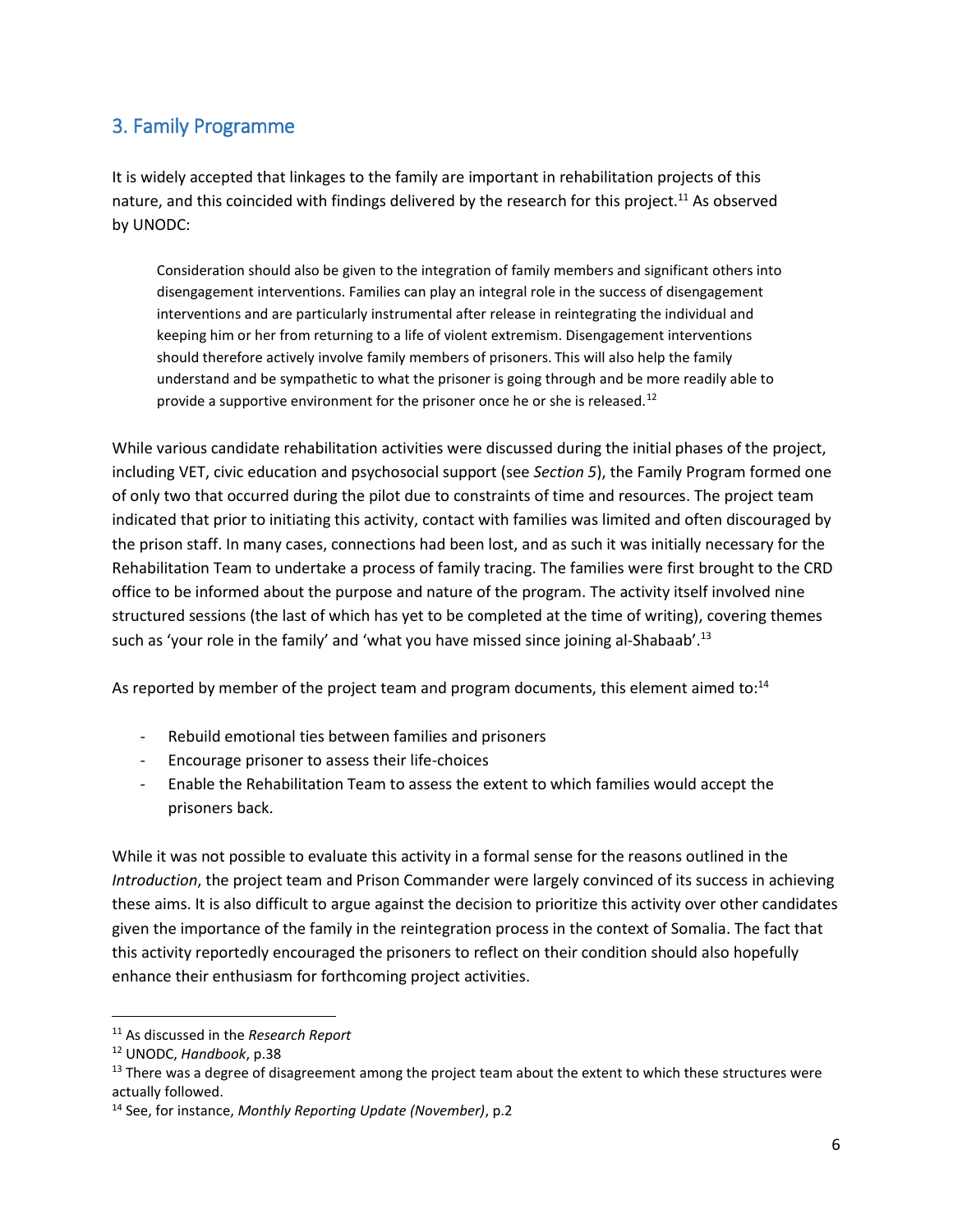### 4. Motivational Activities

The Motivational Activities represented the second of the two rehabilitation elements undertaken during the pilot. The intention had been to demonstrate the importance of rules within this element, through encouraging the prisoners to develop a game using chalk and a ball, and then discussing the importance of such rules within this context. In practice, however, this component evolved into a sports and games session, described as following in the October monthly report:

It was agreed that 10 prisoners will be in the exercise yard to play football / volleyball for an hour, while the remaining 10 will have access to table games (cards, dices, dominoes, etc.). After an hour, the groups will swap given the prisoners a chance to interact under both games scenarios; two members from the Rehab Committee will be allocated to each group, thus creating an engagement opportunity to break down barriers.<sup>15</sup>

These Motivational Activities were introduced not only as they are beneficial to health, but, according to project staff and various key documents, also to:<sup>16</sup>

- $\bullet$  Increase 'buy-in' into the project<sup>17</sup>
- Enhance team-building and group cohesion
- Establish a schedule
- Increase rapport with the Rehabilitation Team

Again, it was not possible to evaluate this activity in a formal sense for the reasons outlined in the *Introduction*, although the project team and Prison Commander were convinced of its success in achieving these aims. Similarly, it is difficult to dispute that the decision to prioritize this specific activity over other candidates was correct given that it presented an obvious 'quick win' with a variety of rapid benefits.

### 5. Additional Rehabilitation Elements

While the Family Program and Motivational Activities are of substantial importance, it is also key that these elements do not distract attention from the need to build a wider rehabilitation project – a point of which the project team are acutely aware. Most related projects occurring in other locations, including Saudi Arabia, Nigeria, and so on, seemingly converge on a limited range of possible activities, as outlined in *Table 1* (also see *Annex B*).<sup>18</sup> Rather than initiating these activities simultaneously, the project team should continue to adopt their gradualist approach by introducing these elements sequentially, prioritizing specific elements by feasibility (e.g. in terms of cost and their need for specialist

 $\overline{a}$ 

<sup>15</sup> *Monthly Reporting Update (October)*, p.4

<sup>16</sup> See, for instance, *Current Status (November)*, p.2; and *Monthly Report Update (October)*, p.2

 $17$  Motivation for the project was deemed low after a time-consuming phase of data collection.

<sup>18</sup> Guidance to many of these are provided in UNODC, *Handbook*, Chapter 5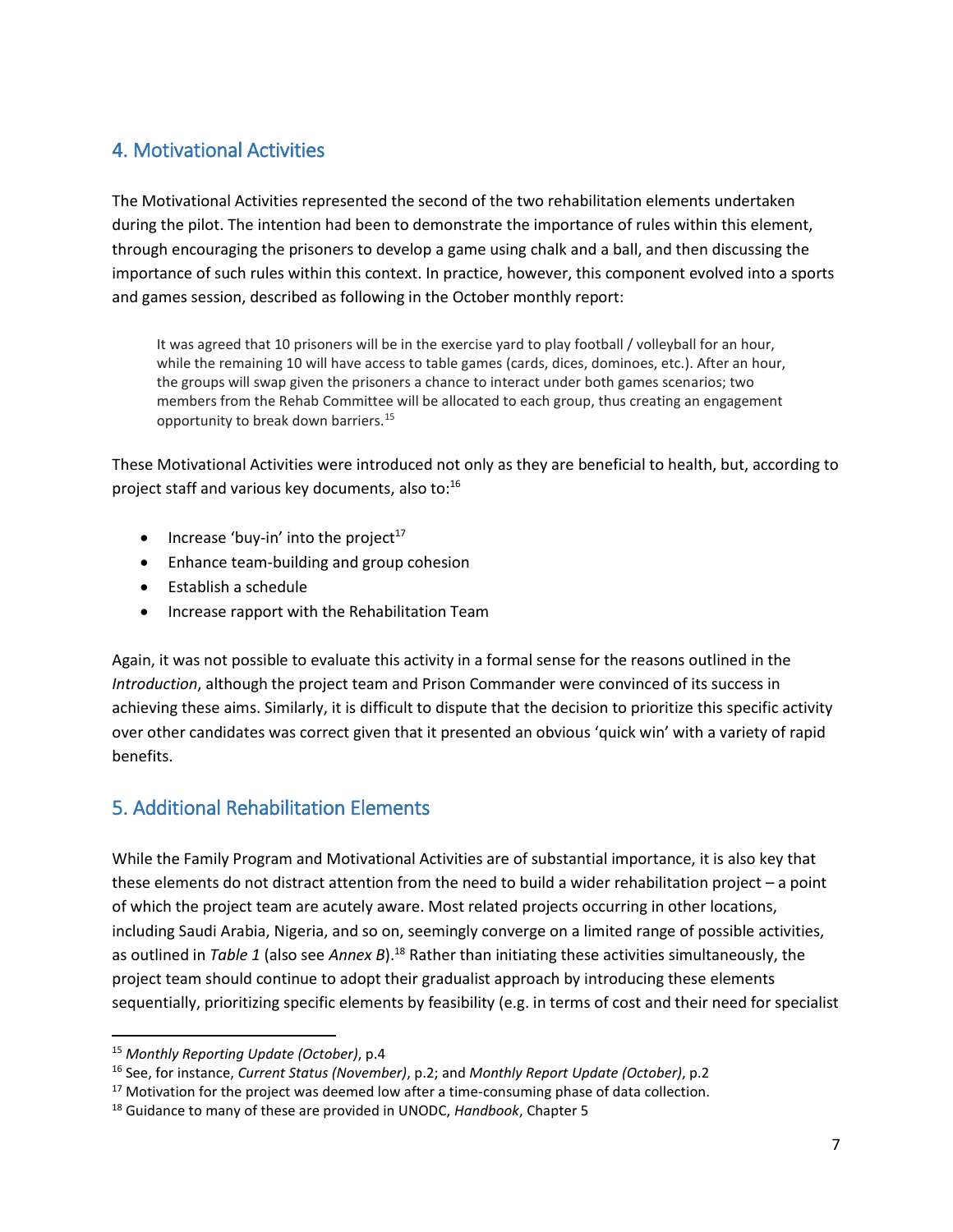skillsets among the team), their expected positive effects, and so on. Obviously, it is also necessary to consider the overarching principle that activity packages must be tailored to the individual wants and needs of specific prisoners.

|                                               | <b>Comments</b>                                                                                                                                                                                                                                                                                                                                                                                                                                                                                                                                                                                                                                                                                                                                                                                                                                                                                                                                                                                     |
|-----------------------------------------------|-----------------------------------------------------------------------------------------------------------------------------------------------------------------------------------------------------------------------------------------------------------------------------------------------------------------------------------------------------------------------------------------------------------------------------------------------------------------------------------------------------------------------------------------------------------------------------------------------------------------------------------------------------------------------------------------------------------------------------------------------------------------------------------------------------------------------------------------------------------------------------------------------------------------------------------------------------------------------------------------------------|
| Education                                     | The level of schooling received by the prisoners varies considerably, but a substantial<br>number benefitted from only limited education. <sup>20</sup> Specific classes would include<br>literacy, math, English, Arabic, and so on. In response to requests from the prisoners,<br>informal classes were initiated by the Rehabilitation Team in December 2016. <sup>21</sup>                                                                                                                                                                                                                                                                                                                                                                                                                                                                                                                                                                                                                     |
| <b>Vocational Education</b><br>Training (VET) | In terms of potential VET options, UNODC lists carpentry, metal fabrications, paint<br>making, tailoring, farming and husbandry, furniture making, printing, bread making,<br>soap making, building trades, electronics, shoe-making, hairdressing, painting,<br>industrial cleaning, car mechanics, jewellery and pottery. <sup>22</sup> However, the project<br>team highlight that the extent to which VET can be provide at the prison is limited by<br>space constrains, the need to avoid access to potentially dangerous tools and other<br>objects, and so on. As such, while it may be possible to deliver certain forms of<br>training as part of the rehabilitation process in the prison, for many forms of VET the<br>role of the project team may be limited to facilitating access to other providers after<br>release (see Section 6). In any case, to guide this discussion the project team should<br>consider commissioning specific research into livelihood options in Baidoa. |
| Civic and Religious<br>Education              | This activity could include modules on the history of conflict in Somalia, the costs of<br>conflict, principles of democracy, citizen rights and responsibilities, state institutions,<br>the influence of the clan system on politics, the security and justice sector, the<br>legitimacy of violence in Islam, 'jihad', 'murtad', Islam and women, and so on. Various<br>of these themes are clearly sensitive, and as such it would be necessary to ensure<br>that experienced professionals are involved with the design and delivery of this<br>element.                                                                                                                                                                                                                                                                                                                                                                                                                                       |
| Personal Development<br><b>Training</b>       | This element may be taken to include, for instance, entrepreneurship skills, careers<br>guidance, cognitive training, health and safety, first aid, personal hygiene, and so on.                                                                                                                                                                                                                                                                                                                                                                                                                                                                                                                                                                                                                                                                                                                                                                                                                    |

#### *Table 1: Additional Rehabilitation Elements<sup>19</sup>*

 $19$  This table has been separated into six rows for convenience, but there are many other ways in which activities can be divided. Indeed, a different division has been adopted within the Results Chain (*Figure 1*) of the *M&E Guidance Note*. The project team may find it more helpful, for instance, to separate civic and religious training, to treat cognitive training as its own activity rather than one occurring under personal development, and so on. <sup>20</sup> As discussed in the *Research Report*

 $21$  These classes are not discussed in a separate subsection (i.e. as per the Family Program and the Motivational Activities) on the basis that they remain informal at this stage, and as they were initiated only in the month immediately prior to this evaluation.

<sup>22</sup> UNODC, *Handbook*, p.83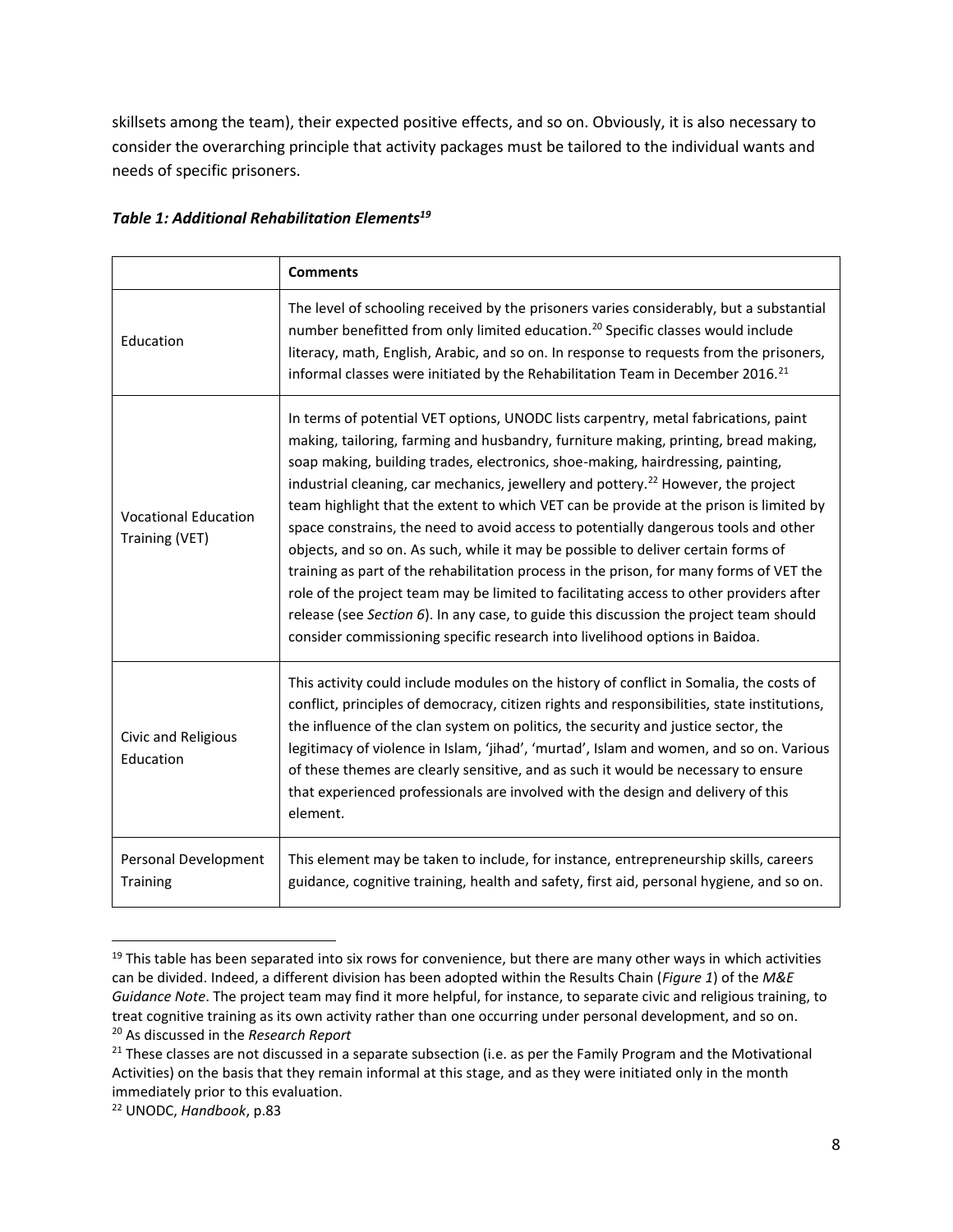| Psychosocial / Mental<br><b>Health Support</b> | The mental health of the prisoners received only limited attention during the pilot<br>phase (also see Section 8 regarding the capabilities of the Psychosocial Support<br>Workers). <sup>23</sup> This is problematic as such issues should not only be addressed on moral<br>grounds, but also as mental health issues may undermine the rehabilitation process,<br>particularly given the taboo surrounding this issue in Somalia. At the beginning of<br>2017 a Somali psychotherapist is due to conduct trainings with UNSOM/UNODC<br>support, and this will be attended by some of the prison guards. Additional specialist<br>advice may be required after this point from a trained expert in the field with a<br>detailed knowledge of best practice in the Somali context. |
|------------------------------------------------|--------------------------------------------------------------------------------------------------------------------------------------------------------------------------------------------------------------------------------------------------------------------------------------------------------------------------------------------------------------------------------------------------------------------------------------------------------------------------------------------------------------------------------------------------------------------------------------------------------------------------------------------------------------------------------------------------------------------------------------------------------------------------------------|
| <b>Other Activities</b>                        | Other activities may also be worth considering, such as arts, theatre and poetry. <sup>24</sup> The<br>contribution of such elements to the outcome of rehabilitating prisoners may<br>arguably be less direct than the above activities. That said, such initiatives would<br>likely provide at least therapeutic value, and would require only limited resources<br>and specialist input.                                                                                                                                                                                                                                                                                                                                                                                          |

### 6. Reintegration Support

The project team intend to treat reintegration support as a specific Outcome (or 'Result') in their forthcoming Results Framework. While this decision is correct, it must be recognised that their role will likely be limited to facilitating access between the prisoners and key organisations, and as such the project will have limited agency regarding the success of the reintegration process. Various potential activities have been identified in *Table 2*, of which most are already under consideration.<sup>25</sup> As with the rehabilitation activities, the project team should continue to adopt their gradualist approach by introducing these elements sequentially, prioritizing specific elements by feasibility (e.g. in terms of cost and their need for specialist skillsets among the team), their expected positive effects, and so on.

To manage this process, the team intends to develop individual release plans that will consider all relevant personal and contextual information – family circumstances, literacy levels, vocational skills, and so on (see *Section 7* on case file data).<sup>26</sup> Research conducted during the Assessment Phase of the project suggests that after release most respondents would want to return to their family or the area where they lived before they joined al-Shabaab.<sup>27</sup> However, the team should also be prepared to facilitate the reintegration process in places such as Mogadishu for individuals who wish to relocate on the basis of potential stigmatisation or threats in their home communities.

 $23$  The project team report that the mental hospital in Baidoa can be used when necessary.

<sup>24</sup> These were suggested in *Current Status (November)*, p.7

<sup>25</sup> See, for instance, *Current Status (November)*, pp.6-7

 $26$  The possibility of early release for prisoners who complete the rehabilitation program has been discussed. It is recommended that donors and project team seeks legal advice regarding this potential arrangement, particularly as they may be deemed partly culpable if an early-release prisoner was responsible for an atrocity.

<sup>27</sup> As highlighted in the *Research Report.*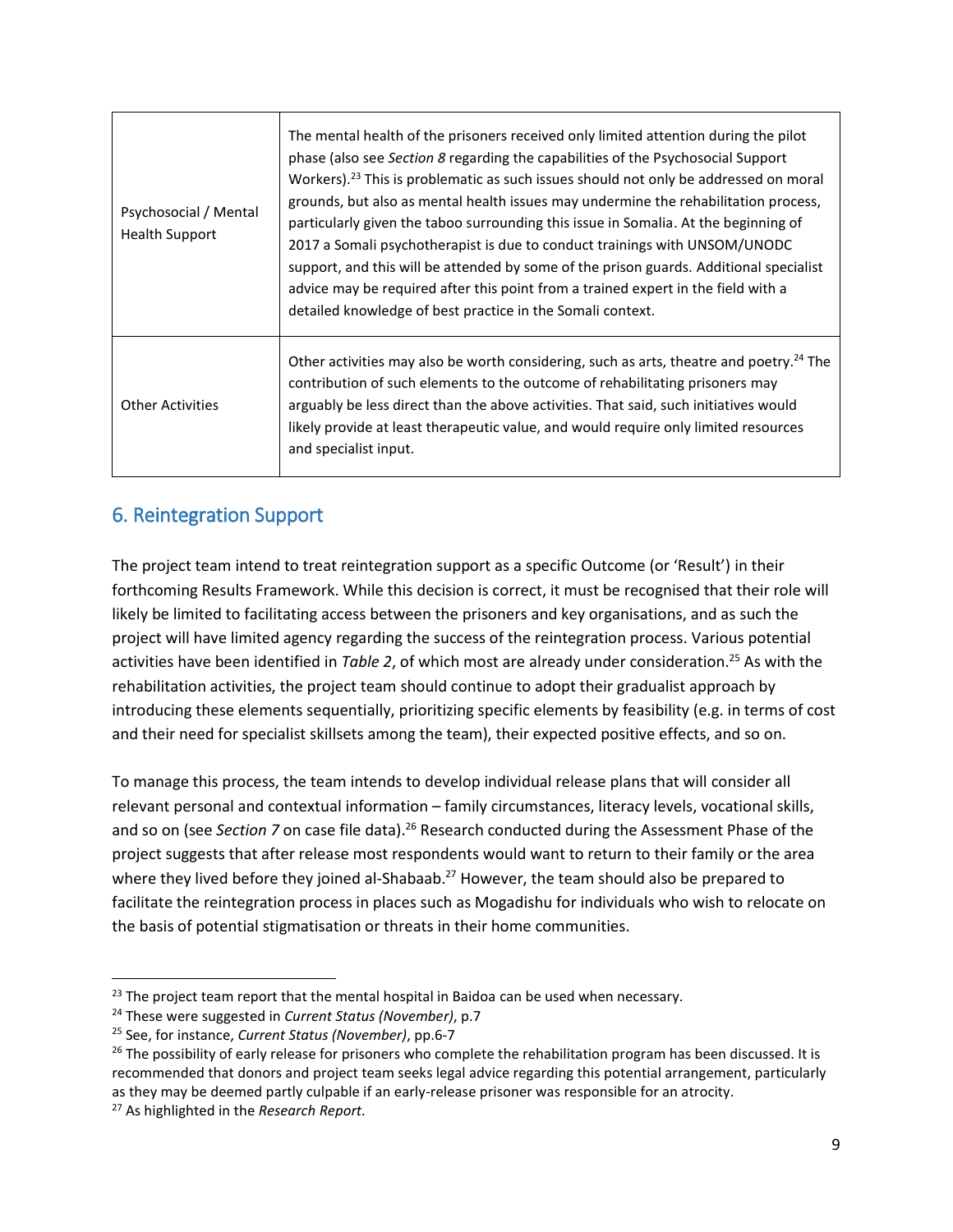### *Table 2: Reintegration Support*

|                                                                        | <b>Comments</b>                                                                                                                                                                                                                                                                                                                                                                                                                                                                                                                                                                                                                                                                                                                                                                                                                        |
|------------------------------------------------------------------------|----------------------------------------------------------------------------------------------------------------------------------------------------------------------------------------------------------------------------------------------------------------------------------------------------------------------------------------------------------------------------------------------------------------------------------------------------------------------------------------------------------------------------------------------------------------------------------------------------------------------------------------------------------------------------------------------------------------------------------------------------------------------------------------------------------------------------------------|
| Community<br>Outreach                                                  | The community outreach element of the project has already begun with various community<br>groups, such as elders, women and youth. The intention is to inform the community about<br>the reintegration process and to obtain their 'buy-in'. This process should be considered<br>beneficial, particularly given that various prisoners are concerned about community<br>acceptance. <sup>28</sup>                                                                                                                                                                                                                                                                                                                                                                                                                                     |
| Community<br>Forum                                                     | In 2017 the project team intends to establish and facilitate a community forum to monitor<br>the progress of released prisoners, and to provide additional guidance as necessary. This<br>forum will collaborate with the police and NISA.                                                                                                                                                                                                                                                                                                                                                                                                                                                                                                                                                                                             |
| Return<br>Ceremonies                                                   | It is reported that return ceremonies are importance in many parts of Somalia, and this may<br>provide a key means though which to achieve community 'buy-in'.                                                                                                                                                                                                                                                                                                                                                                                                                                                                                                                                                                                                                                                                         |
| Financial<br>Support                                                   | Various family members of the prisoners have highlighted a lack of available economic<br>resources. <sup>29</sup> While these respondents may have an interest in exaggerating this issue, there is<br>little doubt that a limited amount of financial assistance in the form of grants or loans would<br>be beneficial on release. For instance, this may be used to provide start-up capital for<br>businesses. If the project is unable to provide this assistance directly, it may potentially be<br>able to facilitate access to other sources.                                                                                                                                                                                                                                                                                   |
| Employment<br>Opportunities<br>and Placements                          | While the project will not be able to provide employment opportunities or placements<br>directly, it may be able to facilitate access to such prospects for the prisoner upon their<br>release.                                                                                                                                                                                                                                                                                                                                                                                                                                                                                                                                                                                                                                        |
| Additional<br>Education /<br>Vocational<br>Education<br>Training (VET) | As previous observed (see Section 5), perhaps most of the VET support will occur after<br>release due to limited space in the prisons and the need to avoid allowing access to<br>potentially dangerous tools and other objects. This support should start with the project<br>team undertaking a comprehensive mapping exercise for potential suppliers of further<br>education and VET for released prisoner wishing to continue these activities prior to finding<br>employment - a process that has tentatively already begun. While various project documents<br>suggest that the prisoners may be able to transfer to the defectors facility run by IOM in<br>Baidoa, this seems unlikely as the current draft of the relevant policy document relating to<br>such centres stipulates that they are intended for defectors only. |

l

<sup>28</sup> See the *Research Report.*

<sup>29</sup> See the *Research Report.*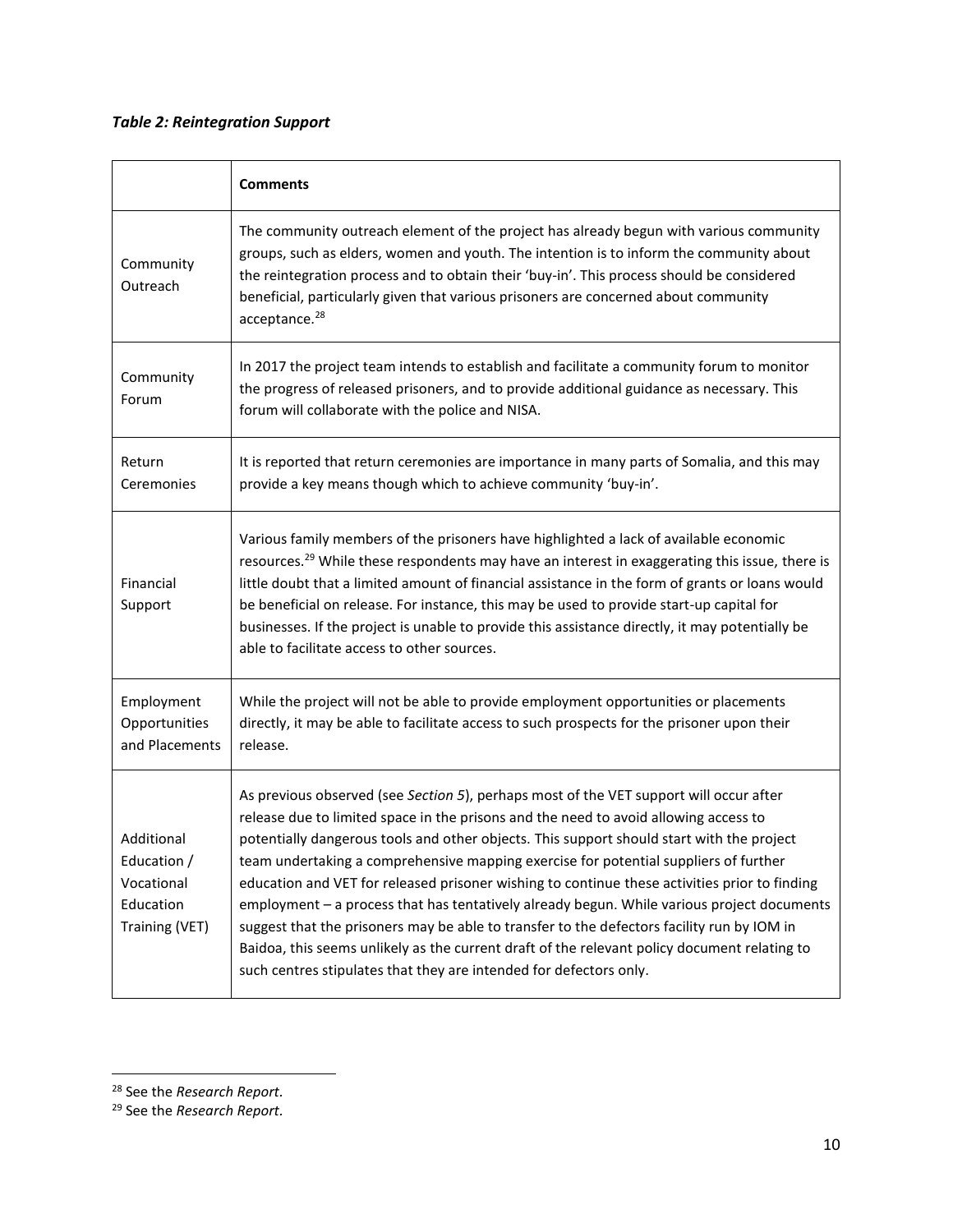### 7. Case File Data

 $\overline{\phantom{a}}$ 

The case file management system is currently being developed, and it will likely eventually incorporate data covering a broad range of themes. As additional activities are added to the project, the key sources may likely include those outlined in *Table 3*.

#### *Table 3: Case File Sources (Including)*

|                                                       | <b>Comments</b>                                                                                                                                                                                                                                                                                                                                                                                                             |
|-------------------------------------------------------|-----------------------------------------------------------------------------------------------------------------------------------------------------------------------------------------------------------------------------------------------------------------------------------------------------------------------------------------------------------------------------------------------------------------------------|
| Quantitative<br>Questionnaire                         | This can be created from a substantially adapted and streamlined version of the<br>questionnaire provided to prisoners during the Assessment Phase, and it should be<br>administered to all new arrivals. <sup>30</sup> The data would include a considerable amount of<br>background information, including demographic details, family information, educational<br>attainment, reasons for joining al-Shabaab, and do so. |
| <b>Risk Tools</b>                                     | These would include the Risk, Needs and Receptivity (RNR) tool, and the Observation and<br>Assessment During Detention forms. <sup>31</sup>                                                                                                                                                                                                                                                                                 |
| <b>Family Program</b><br>Information                  | At the very least this should record information about concerns regarding the relationship<br>between the prisoner and his / her family, and which family members attended.                                                                                                                                                                                                                                                 |
| <b>Education and</b><br><b>VET Information</b>        | Data should be collected about attendance (assuming these courses are voluntary), test<br>scores, and so on.                                                                                                                                                                                                                                                                                                                |
| Psychosocial /<br><b>Mental Health</b><br>Information | This may initially include information about insomnia, feelings of 'sadness', and so on,<br>couched in appropriate language given the taboo associated with mental health issues in<br>Somalia. <sup>32</sup> It may later also include scores gained through formal tests for specific<br>conditions, in line with the guidance provided by a qualified professional (if hired).                                           |
| Release Plan /<br>Reintegration<br>Information        | This would include information about where the prisoner may want to reintegrate,<br>employment or educational preferences upon release, and so on - and it would likely need<br>to be periodically updated. It should also incorporate information about employment<br>obtained after release, perceptions of stigmatisation once in the community, and so on.                                                              |

<sup>30</sup> Issues with this instrument, and guidance on how it may be adapted, are discussed in the *Research Report*. <sup>31</sup> There is substantial potential for overlap in terms of questions in the quantitative questionnaire and the risk tools. While it is often helpful to repeat questions on different occasions to verify information, it is also necessary to avoid overburdening the prisoners by doing so to excess. As such, as the data systems are developed, efforts should be made to 'deconflict' the questions in these sources to the extent necessary. Alternatively, it may prove simpler to merge, for instance, the quantitative questionnaire and the RNR tool, with this being administered to each new arrival and updated as necessary.

 $32$  In other words, phrased to avoid potentially stigmatizing terms such as 'depression', 'PTSD', and so on.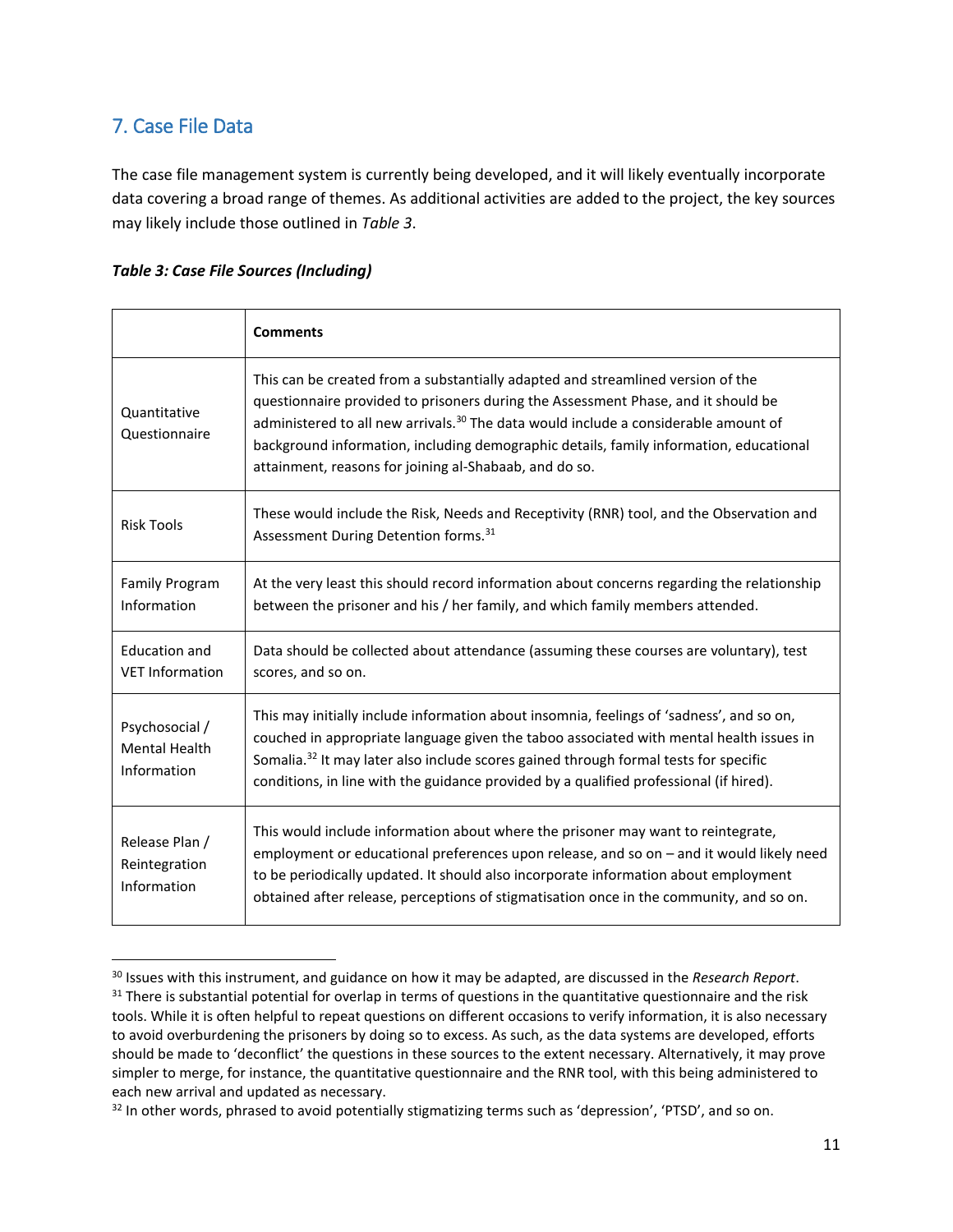The project team should consider employing a Data Manager to be based in the FCA office in Baidoa to administer this expanding quantity of data. Rather than relying on Microsoft Word and Excel, they should also consider a more 'high-tech' solution with benefits such as:

- Tailored data entry screens that reduce the data entry errors often associated with Excel.
- Stratified levels of access to the database, i.e. in terms of certain operators being able to enter and edit information, others being only able to enter information, and so on.
- A system of 'firewalls' to assure confidentiality over highly sensitive information.

Such a system would be both more secure and accurate, and may enhance the efficiency with which data can be retrieved – particularly at times when it is necessary to compare information between sources that would otherwise be kept separate. Seen from another perspective, without a sophisticated data system in place the team may become overwhelmed by the range of sources, and inaccuracies within the data may multiply. In any case, in the first instance this would require the services of a data management expert to provide guidance on appropriate systems.

### 8. Project Staffing

Many of the activities planned for this project require specialist skills and knowledge beyond the capabilities of the Rehabilitation Team. This is not intended to be a critique of the team, who appear to be highly committed and enthusiastic about their roles. Rather, it is a commentary on the extent to which the activities within such rehabilitation projects require specialist expertise. For instance, this applies to the psychosocial, civic and religious education, and VET elements. While much will depend upon the available budget, and the sequencing of the candidate additional activities, much of this expert input may be gained through contracting short-term or part-time consultants, rather than full-time project staff. One final observation is that the staff in the office in the UN compound are 'overstretched', and that this issue may be partly alleviated through employing a Data Manager (as was suggested in *Section 7*).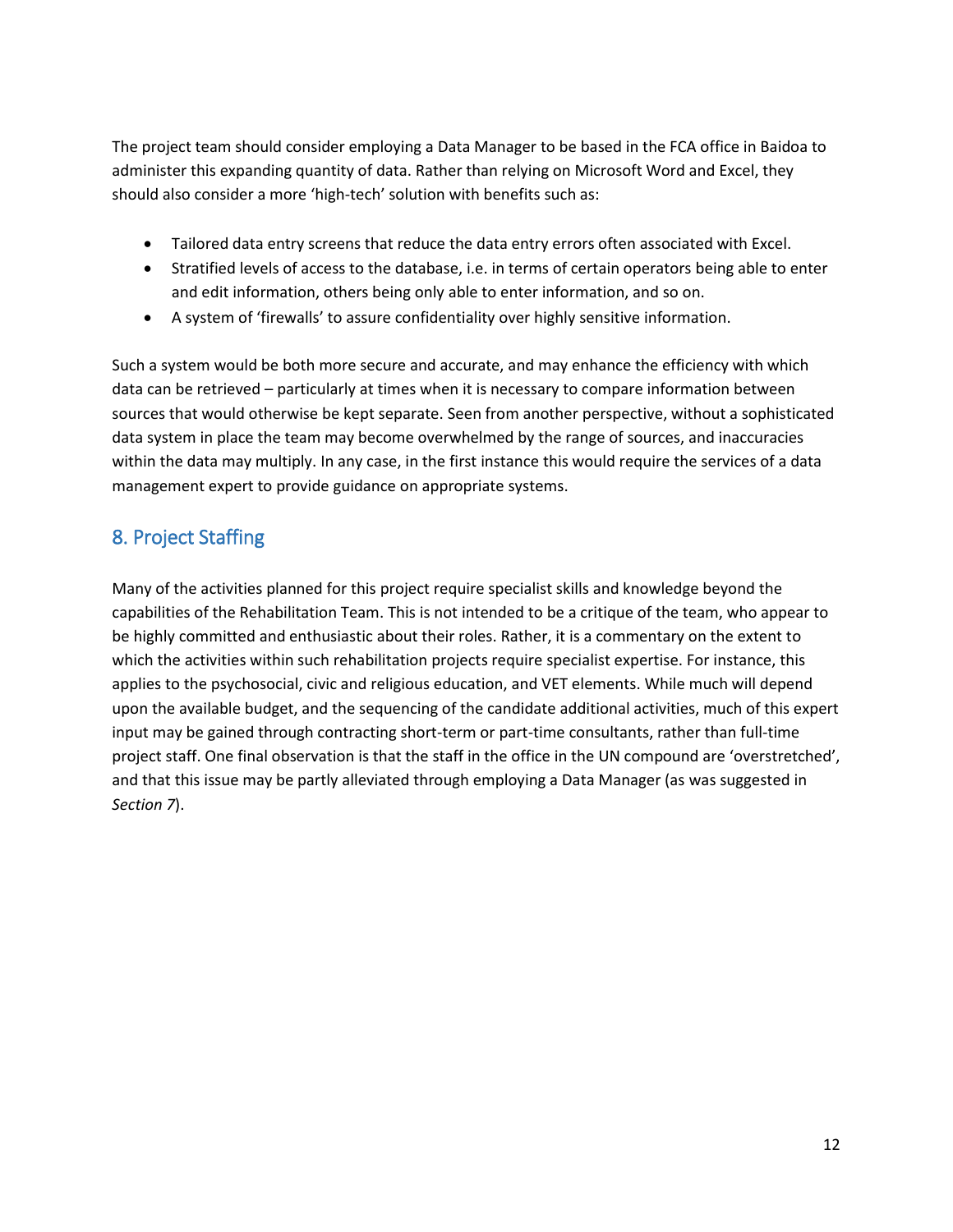## Annex A: Key Informant Interviews

Interviews were conducted with the following individuals:

- Massimiliano Palma Country Director, FCA
- Amelie Runesson UNSOM Corrections Officer
- Carla Vaz Project Coordinator, FCA
- Abdullahi Haji Executive Director (Acting), CRD
- Ali Ibrahim Advisor, FCA (and former Project Coordinator)
- Abdullahi Abdow Project Coordinator, CRD
- Mohamud Abdiaziz Mohamed Office Liaison, FCA
- Salah Mohamed Religious Leader, CRD
- Sheik Meeras Mohammud Hussein Religious Leader, CRD
- Sharif Abdrahman Hussein Security Team, CRD
- Adan Yahya Adan Security Team, CRD
- Sharif Mohamed Sheik Ahmed Psycho-social Support Worker, CRD
- Sheik Osman Mohamed Shaabe Psycho-social Support Worker, CRD
- Anneli Botha Assessment Researcher, Consultant
- Victoria Blakeman Programme Design Consultant

The following individuals from the wider stakeholder group were also interviewed:

- Adan Ali Ahmed Prison Commander
- Liam Perrett Coordination Officer, UNOPS
- Tammy Smith Senior Monitoring & Evaluation Specialist, Peacebuilding Support Office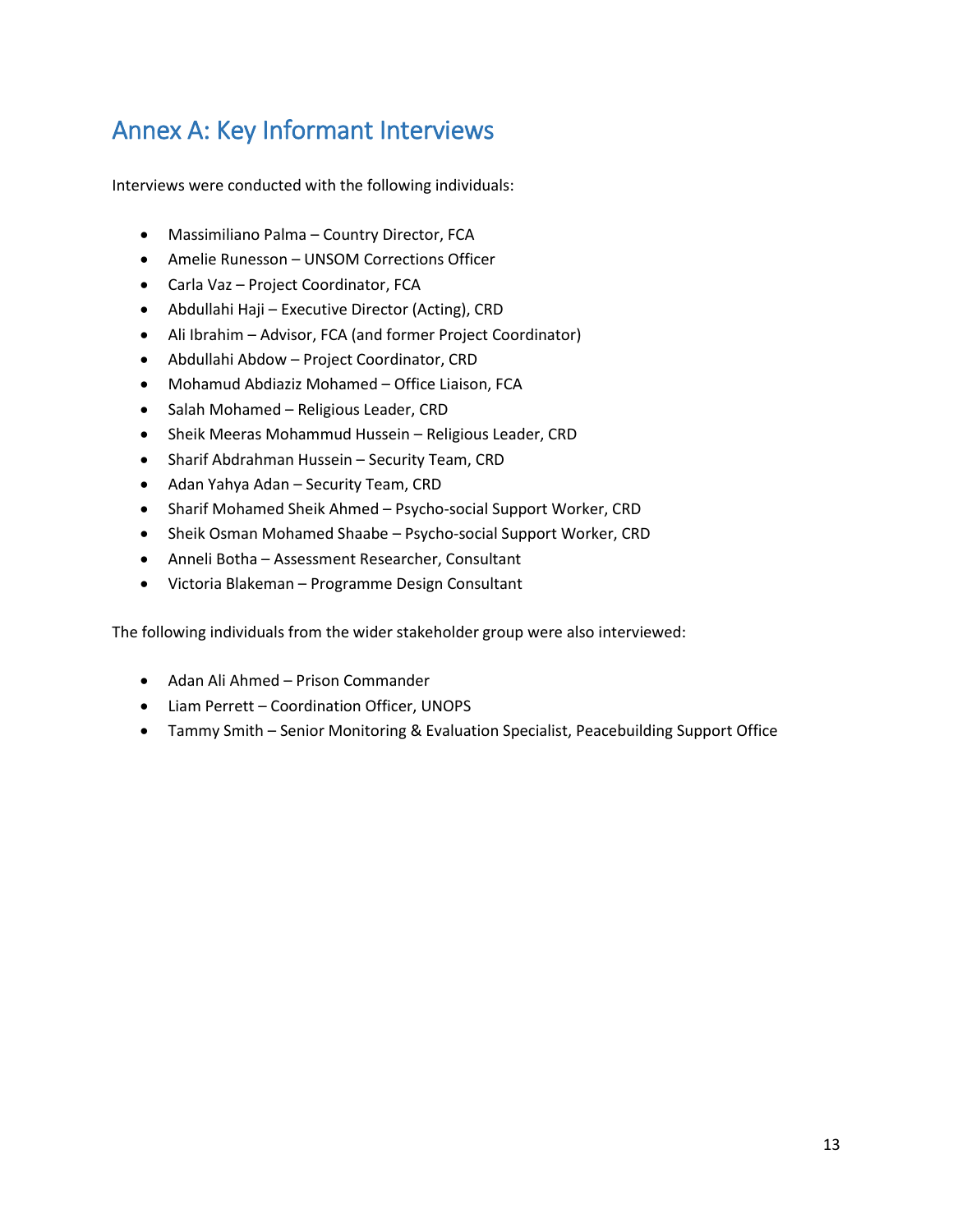## Annex B: Selected Literature

The literature on the violent extremist rehabilitation (or 'deradicalisation', 'disengagement', and other overlapping and problematic terms) contains works of a highly variable standard. Less valuable articles have generally been omitted from the below list.

Barkindo, Atta, and Shane Bryans, 'De-Radicalising Prisoners in Nigeria: Developing a Basic Prison Based De-Radicalisation Programme', *Journal of Deradicalization* (No. 7, 2016), pp. 1-25

Ganor, Boaz, and Ophir Falk, 'De-Radicalisation in Israel's Prison System', *Studies in Conflict and Terrorism* (Vol. 36, No. 2, 2013), pp. 116-131

Global Counterterrorism Forum (GTF), *Rome Memorandum on Good Practices for the Rehabilitation and Reintegration of Violent Extremist Offenders* (2012).

Horgan, John, *Walking Away from Terrorism: Accounts of Disengagement from Radical and Extremist Movements* (London and New York: Routledge, 2009),

Horgan, John, and Mary Beth Altier, 'The Future of Terrorist De-Radicalization Programs', *Conflict and Security* (Summer / Fall 2012), pp. 83-90

Horgan, John, and Kurt Braddock, 'Rehabilitating the Terrorists?: Challenges in Assessing the Effectiveness of De-radicalization Programs', *Terrorism and Political Violence* (Vol. 22, No. 2, 2010), pp. 267–291.

Horgan, John and Max Taylor, 'Disengagement, De-radicalization and the Arc of Terrorism: Future Directions for Research', in Rik Coolsaet (ed), *Jihadi Terrorism and the Radicalization Challenge: European and American Experiences* (Farnham: Ashgate, 2011).

International Centre for Counter-Terrorism (ICCT), *Roundtable Expert Meeting and Conference on Rehabilitation and Reintegration of Violent Extremist Offenders: Core Principles and Good Practices*, Background Paper (2012).

Khalil, James and Martine Zeuthen, *Countering Violent Extremism and Risk Reduction: A Guide to Program Design and Evaluation*, RUSI Whitehall Report (2-16, 2016).

Neumann, Peter, *Prisons and Terrorism: Radicalisation and De-radicalisation in 15 Countries*, International Centre for the Study of Radicalisation and Political Violence (2010).

Peracha, Feriha *et al*, 'Sabaoon: Educational Methods Successfully Countering and Preventing Violent Extremism', in Sara Zeiger (ed), *Expanding Research on Countering Violent Extremism* (2016).